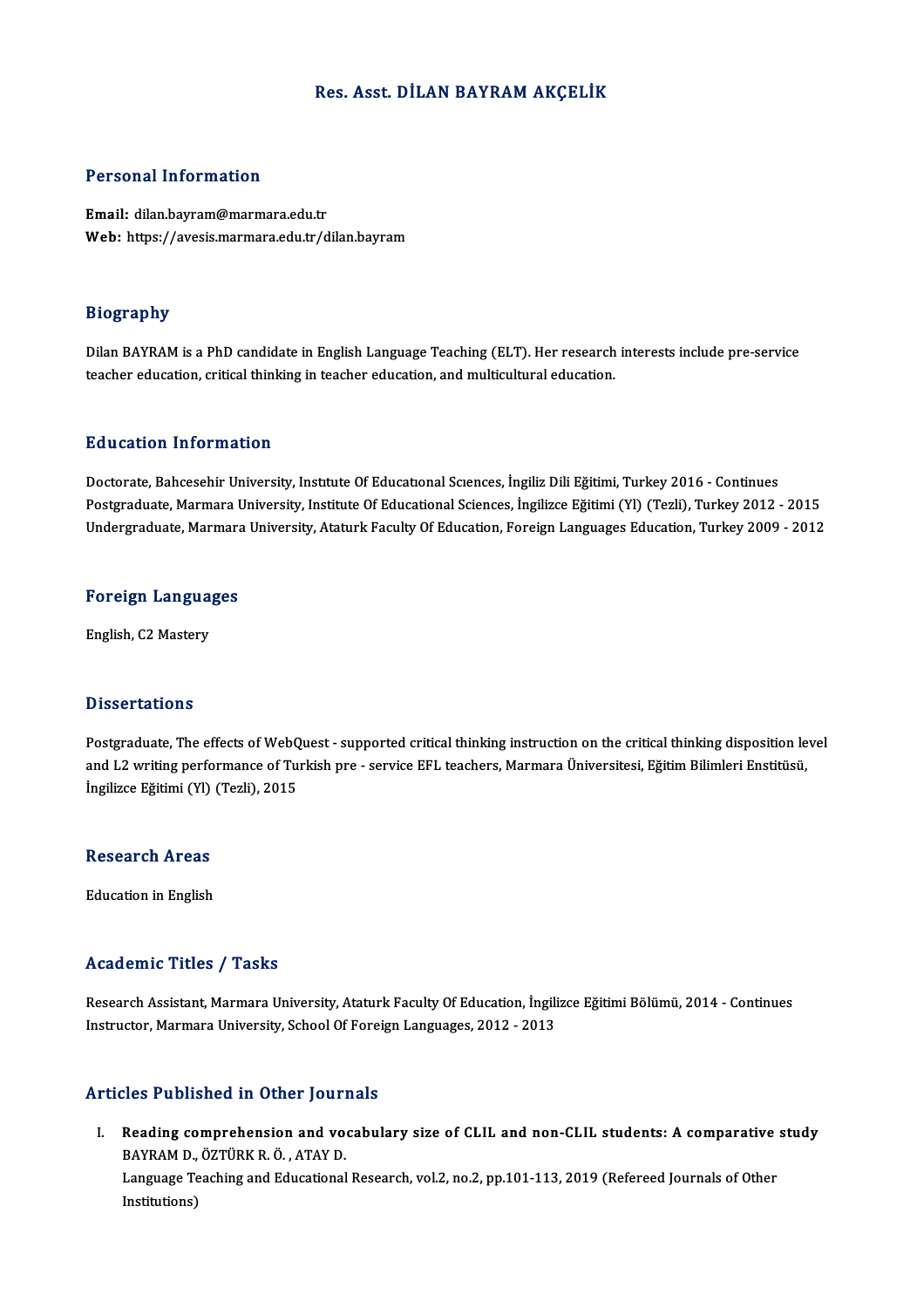II. Translation as a learning strategy of Turkish EFL learners<br>Muth: C. Bayram D. Damirbijkan B

Translation as a learning strate<br>Mutlu G., Bayram D., Demirbüken B.<br>International Journal on New Trand Mutlu G., Bayram D., Demirbüken B.<br>International Journal on New Trends in Education and Their Implications, vol.6, no.2, pp.236-245, 2015 (Refereed Journals of Other Institutions)

## Refereed Congress / Symposium Publications in Proceedings

efereed Congress / Symposium Publications in Proceedings<br>I. A fork in the road: Program administrators' perspectives on the recruitment of native and non-<br>native English speaking teachers native English speaking teachers<br>native English speaking teachers<br>Boyman D. Örtürk B. Ö., İngl D. A fork in the road: Program<br>native English speaking tead<br>Bayram D., Öztürk R. Ö. , İnal D.<br>International MELT Conference native English speaking teachers<br>Bayram D., Öztürk R. Ö. , İnal D.<br>International MELT Conference, İstanbul, Turkey, 11 - 12 October 2019<br>Pre servise teashers' evnerianeas of ressersh engasement Bayram D., Öztürk R. Ö., İnal D.<br>International MELT Conference, İstanbul, Turkey, 11 - 12 October 2<br>II. Pre-service teachers' experiences of research engagement<br>BAYRAM D. Internationa<br>Pre-service<br>BAYRAM D.<br>2nd Interna Pre-service teachers' experiences of research engagement<br>BAYRAM D.<br>2nd International Congress on Seeking New Perspectives in Education, 26 - 27 October 2019<br>Are nre service English language teachers ready to teach in multi

- III. Are pre-service English language teachers ready to teach in multicultural classes?<br>ÖZTÜRK R. Ö., BAYRAM D., ATAY D. 2nd International Congress on Seek<br>Are pre-service English languag<br>ÖZTÜRK R.Ö., BAYRAM D., ATAY D. Are pre-service English language teachers ready to teach in multicult<br>ÖZTÜRK R.Ö., BAYRAM D., ATAY D.<br>5th International Eurasian Educational Research Congress, 19 - 22 June 2019<br>An evaluation of WabOuest sunnanted instruct
- IV. An evaluation of WebQuest-supported instruction: Pre-service Turkish EFL teachers' experiences<br>Bayram D., Kurt G., Atay D. 5th International Eurasian<br>An evaluation of WebQu<br>Bayram D., Kurt G., Atay D.<br>International Contemporar An evaluation of WebQuest-supported instruction: Pre-service Turkish EFL teachers' experiences<br>Bayram D., Kurt G., Atay D.<br>International Contemporary Education Research Congress, Çanakkale, Turkey, 29 September - 02 Octobe

Bayram D., Kurt G., Atay D.<br>International Contemporary Education Research Congress, Çanakkale, Turkey, 29 September - 02 October<br>V. Implementation of WebQuest-supported instruction in pre-service English teacher education<br> International Contemporary E<br>Implementation of WebQue<br>BAYRAM D., KURT G., ATAY D.<br>JATEEL BASIC: Toasbors Bosse Implementation of WebQuest-supported instruce<br>BAYRAM D., KURT G., ATAY D.<br>IATEFL ReSIG: Teachers Research, 24 - 25 June 2016<br>Heing WebQuests to improve eritical thinking al

BAYRAM D., KURT G., ATAY D.<br>IATEFL ReSIG: Teachers Research, 24 - 25 June 2016<br>VI. Using WebQuests to improve critical thinking skills of Turkish pre-service teachers of English<br>RAYRAM D. KURT C. ATAY D. IATEFL ReSIG: Teachers Research, 24 - 25 June 2016<br>Using WebQuests to improve critical thinking s<br>BAYRAM D., KURT G., ATAY D. Using WebQuests to improve critical thinking skills of Turki<br>BAYRAM D., KURT G., ATAY D.<br>The 8th International ELT Research Conference, 15 - 17 May 2014<br>Turkish EEL students' ettitudes towards their L1 assented.

The 8th International ELT Research Conference, 15 - 17 May 2014

VII. Turkish EFL students' attitudes towards their L1-accented English<br>Mutlu G. Bavram D. Turkish EFL students' attitudes towards their L1-accented English<br>Mutlu G., Bayram D.<br>4th International Conference on Foreign Language Teaching and Applied Linguistics, Belgrade, Serbia And<br>Montenegre 0, 10 Mey 2014, np 90 Mutlu G., Bayram D.<br>4th International Conference on Foreign La<br>Montenegro, 9 - 10 May 2014, pp.904-913<br>Evemining Turkieb EEL teachers' sens

4th International Conference on Foreign Language Teaching and<br>Montenegro, 9 - 10 May 2014, pp.904-913<br>VIII. Examining Turkish EFL teachers' sense of efficacy levels<br>Payman D. Muthy C Montenegro, 9 - 10 May 2014, pp.904-913<br>VIII. Examining Turkish EFL teachers' sense of efficacy levels<br>Bayram D., Mutlu G. Examining Turkish EFL teachers' sense of efficacy levels<br>Bayram D., Mutlu G.<br>4th International Foreign Language Teaching and Applied Linguistics Conference, Belgrade, Serbia And<br>Montenegre 0, 10 May 2014, pp.570,579 Bayram D., Mutlu G.<br>4th International Foreign Language Teachii<br>Montenegro, 9 - 10 May 2014, pp.570-578<br>Teak based Janguage teaching in the T 4th International Foreign Language Teaching and Applied Linguistics Conference, Belgrade, Serbia And<br>Montenegro, 9 - 10 May 2014, pp.570-578<br>IX. Task-based language teaching in the Turkish context: Exploring prospective an

## Montenegro, 9 - 1<br>Task-based lang<br>teachers' views<br>PAVPAM D. KASI Task-based language te<mark>z</mark><br>teachers' views<br>BAYRAM D., KAŞLIOĞLU Ö.<br><sup>0th METU International Bes</sup> teachers' views<br>BAYRAM D., KAŞLIOĞLU Ö.<br>9th METU International Postgraduate Conference on Linguistics and Language Teaching, 13 - 14 December 2013<br>Podsasts: Naw appertunities to improve speaking and listening skills in lan

BAYRAM D., KAŞLIOĞLU Ö.<br>9th METU International Postgraduate Conference on Linguistics and Language Teaching, 13 - 14 Decembe<br>8. Podcasts: New opportunities to improve speaking and listening skills in language classrooms<br>8. 9th METU I<mark>r</mark><br>Podcasts: 1<br>BAYRAM D.<br>The 2rd Inte X. Podcasts: New opportunities to improve speaking and listening skills in language classrooms<br>BAYRAM D.<br>The 3rd International ELT Students Conference, 14 - 15 April 2012

## **Tasks In Event Organizations**

Tasks In Event Organizations<br>Yaprakdal A. B. , Berk Ş., Bayram D., Süzük E., Köklü O., Üce M., Uygun Gökmen D., 2nd International Congress on Seeking<br>Nav Rarapestives in Education, Scientific Congress, İstanbul, Turkey, Ek New York Organization,<br>New Perspectives in Education, Scientific Congress, İstanbul, Turkey, Ekim 2019<br>New Perspectives in Education, Scientific Congress, İstanbul, Turkey, Ekim 2019<br>Kurt G. Bayram D. International MELT Co New Perspectives in Education, Scientific Congress, İstanbul, Turkey, Ekim 2019<br>Kurt G., Bayram D., International MELT Conference, Scientific Congress, İstanbul, Turkey, Ekim 2019